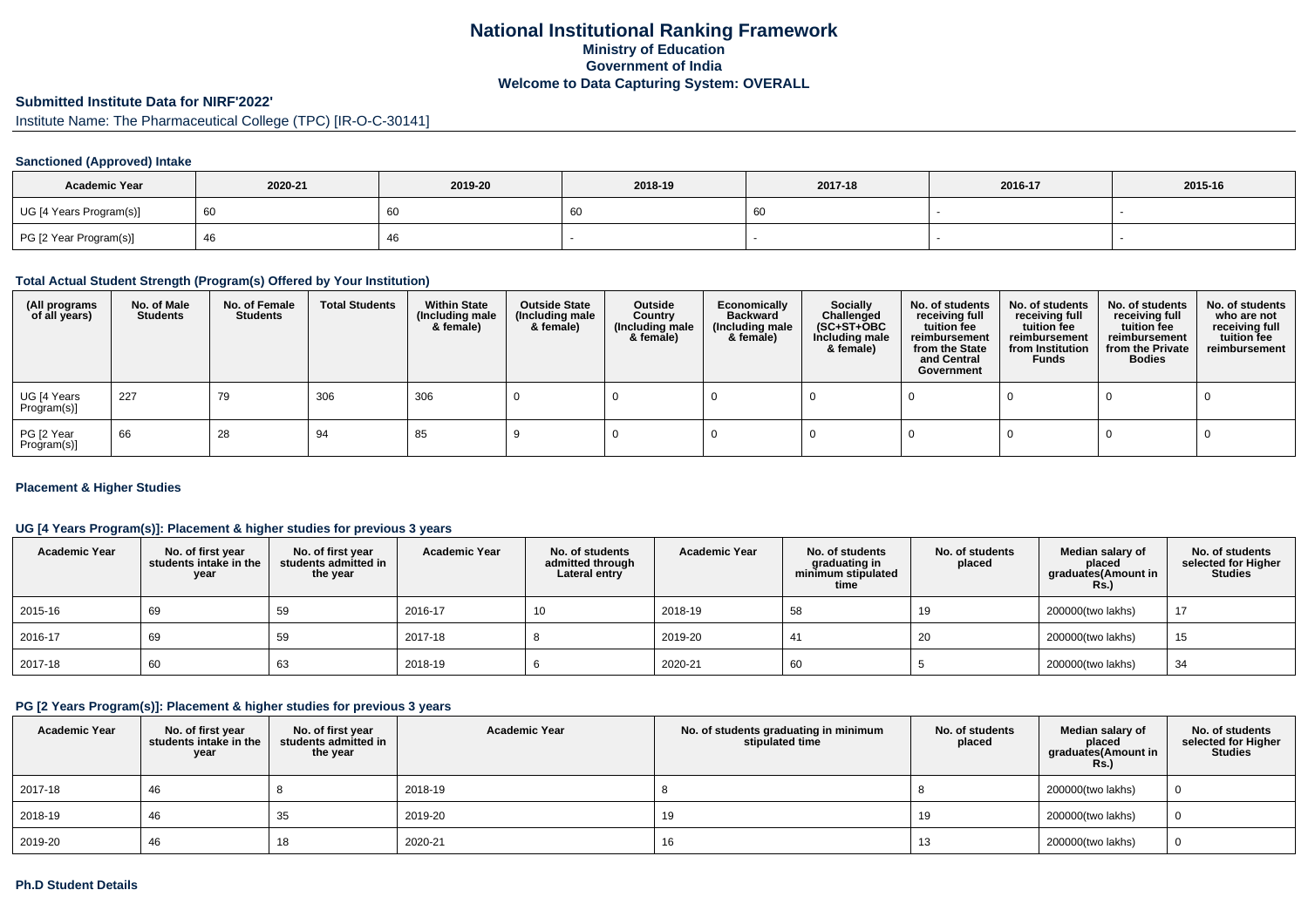| Ph.D (Student pursuing doctoral program till 2020-21 Students admitted in the academic year 2020-21 should not be entered here.) |                                                                                                                                  |              |                       |  |  |  |
|----------------------------------------------------------------------------------------------------------------------------------|----------------------------------------------------------------------------------------------------------------------------------|--------------|-----------------------|--|--|--|
|                                                                                                                                  |                                                                                                                                  |              | <b>Total Students</b> |  |  |  |
| Full Time                                                                                                                        |                                                                                                                                  | 0            |                       |  |  |  |
| Part Time                                                                                                                        |                                                                                                                                  | 0            |                       |  |  |  |
| No. of Ph.D students graduated (including Integrated Ph.D)                                                                       |                                                                                                                                  |              |                       |  |  |  |
|                                                                                                                                  | 2020-21                                                                                                                          | 2019-20      | 2018-19               |  |  |  |
| Full Time                                                                                                                        |                                                                                                                                  | 0            |                       |  |  |  |
| Part Time                                                                                                                        |                                                                                                                                  | 0            |                       |  |  |  |
|                                                                                                                                  | PG (Student pursuing MD/MS/DNB program till 2020-21 Students admitted in the academic year 2021 - 22 should not be entered here) |              |                       |  |  |  |
|                                                                                                                                  | Number of students pursuing PG (MD/MS/DNB) program                                                                               |              | 0                     |  |  |  |
| No. of students Graduating in PG (MD/MS/DNB) program                                                                             |                                                                                                                                  |              |                       |  |  |  |
| 2020-21                                                                                                                          | 2019-20<br>2018-19                                                                                                               |              |                       |  |  |  |
| 0                                                                                                                                | .C                                                                                                                               | $\mathbf{0}$ |                       |  |  |  |

#### **Online Education**

| 1. Does all programs/courses were completed on time.<br>Yes                                     |                                                                                       |                                                                                       |                                                |  |
|-------------------------------------------------------------------------------------------------|---------------------------------------------------------------------------------------|---------------------------------------------------------------------------------------|------------------------------------------------|--|
| 2. Measures taken to complete the syllabus of courses and programs.                             |                                                                                       | Virtual<br>Online platform technique adaptation. Online procturial system adaptation. |                                                |  |
| 3. The period of delay in completion of syllabus (in months).                                   |                                                                                       |                                                                                       |                                                |  |
| 4. The period of delay in conducting exams (in months).                                         |                                                                                       |                                                                                       |                                                |  |
| <b>Portal Name</b>                                                                              | No. of students offered online courses which have credit<br>transferred to transcript | Total no, of online courses which have credit transferred<br>to the transcript        | Total no. of credits transferred to transcript |  |
| Swayam                                                                                          |                                                                                       |                                                                                       |                                                |  |
| 5. No. of courses developed and available online on Swayam platform by your institution faculty |                                                                                       |                                                                                       |                                                |  |

# **Financial Resources: Utilised Amount for the Capital expenditure for previous 3 years**

| <b>Academic Year</b>                                                                                 | 2020-21                                                             | 2019-20                                                    | 2018-19                                                  |  |  |  |  |  |
|------------------------------------------------------------------------------------------------------|---------------------------------------------------------------------|------------------------------------------------------------|----------------------------------------------------------|--|--|--|--|--|
|                                                                                                      | <b>Utilised Amount</b>                                              | <b>Utilised Amount</b>                                     | <b>Utilised Amount</b>                                   |  |  |  |  |  |
| Annual Capital Expenditure on Academic Activities and Resources (excluding expenditure on buildings) |                                                                     |                                                            |                                                          |  |  |  |  |  |
| Library                                                                                              | 135452 (One Lakh Thirty Five Thousand Four Hundred Fifty<br>Two     | 216936 (Two Lakh Sixteen Thousand Nine Hundred Thirty Six  | 505445 (Five Lakh Five Thousand Four Hundred Forty Five) |  |  |  |  |  |
| New Equipment for Laboratories                                                                       | 476634 (Four Lakh Seventy Six Thousand Six Hundred Thirty<br>Four ) | 61100 (Sixty One Thousand One Hundred)                     | 639098 (Six Lakh Thirty Nine Thousand Ninety Eight)      |  |  |  |  |  |
| <b>Engineering Workshops</b>                                                                         | $0$ (zero)                                                          | 0 (zero)                                                   | 0 (zero)                                                 |  |  |  |  |  |
| Other expenditure on creation of Capital Assets (excluding<br>expenditure on Land and Building)      | 122060 (One Lakh Twenty Two Thousand Sixty)                         | 159870 (One Lakh Fifty Nine Thousand Eight Hundred Seventy | 413220 (Four Lakh Thirteen Thousand Two Hundred Twenty)  |  |  |  |  |  |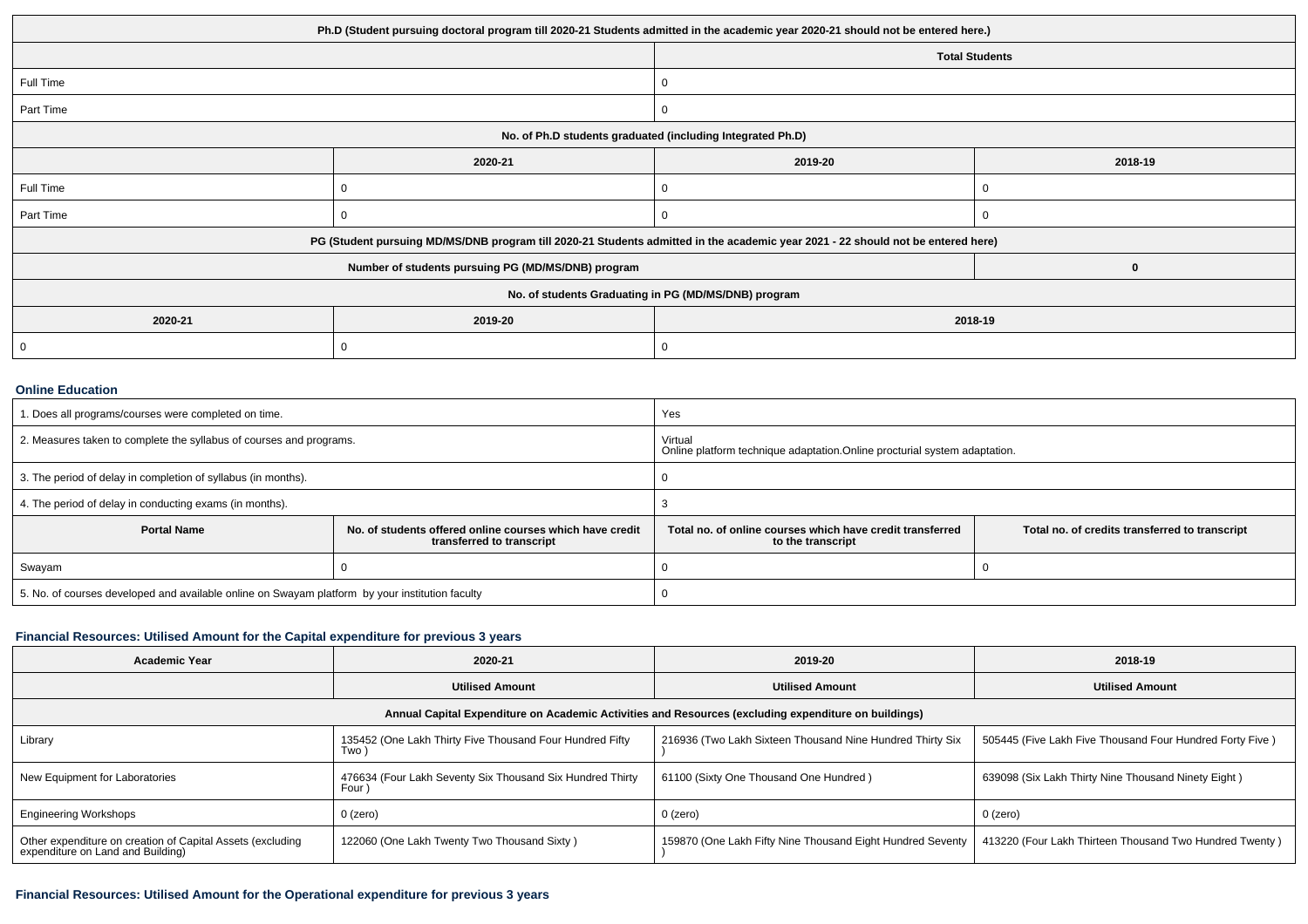| <b>Academic Year</b>                                                                                                                                                                            | 2020-21                                                                         | 2019-20                                                                         | 2018-19                                                                      |  |  |  |  |  |
|-------------------------------------------------------------------------------------------------------------------------------------------------------------------------------------------------|---------------------------------------------------------------------------------|---------------------------------------------------------------------------------|------------------------------------------------------------------------------|--|--|--|--|--|
| <b>Utilised Amount</b>                                                                                                                                                                          |                                                                                 | <b>Utilised Amount</b>                                                          | <b>Utilised Amount</b>                                                       |  |  |  |  |  |
| <b>Annual Operational Expenditure</b>                                                                                                                                                           |                                                                                 |                                                                                 |                                                                              |  |  |  |  |  |
| Salaries (Teaching and Non Teaching staff)                                                                                                                                                      | 14249615 (One Crore Forty Two Lakh Forty Nine Thousand<br>Six Hundred Fifteen ) | 16402273 (One Crore Sixty Four Lakh Two Thousand Two<br>Hundred Seventy Three ) | 16561260 (One Crore Sixty Five Lakh Sixty One Thousand<br>Two Hundred Sixty) |  |  |  |  |  |
| Maintenance of Academic Infrastructure or consumables and<br>other running expenditures (excluding maintenance of hostels<br>and allied services, rent of the building, depreciation cost, etc) | 3201137 (Thirty Two Lakh One Thousand One Hundred Thirty<br>Seven)              | 3330364 (Thirty Three Lakh Thirty Thousand Three Hundred<br>Sixty Four )        | 4936593 (Forty Nine Lakh Thirty Six Thousand Five Hundred<br>Ninety Three )  |  |  |  |  |  |
| Seminars/Conferences/Workshops                                                                                                                                                                  | 2450 (Two Thousand Four Hundred Fifty)                                          | 9300 (Nine Thousand Three Hundred)                                              | 52949 (Fifty Two Thousand Nine Hundred Forty Nine)                           |  |  |  |  |  |

#### **IPR**

| Calendar year            | 2020 | 2019 | 2018 |
|--------------------------|------|------|------|
| No. of Patents Published |      |      |      |
| No. of Patents Granted   |      |      |      |

### **Sponsored Research Details**

| <b>Financial Year</b>                    | 2020-21 | 2019-20 | 2018-19 |
|------------------------------------------|---------|---------|---------|
| Total no. of Sponsored Projects          |         |         |         |
| Total no. of Funding Agencies            |         |         |         |
| Total Amount Received (Amount in Rupees) |         |         |         |
| Amount Received in Words                 | Zero    | Zero    | Zero    |

# **Consultancy Project Details**

| <b>Financial Year</b>                    | 2020-21 | 2019-20 | 2018-19 |
|------------------------------------------|---------|---------|---------|
| Total no. of Consultancy Projects        |         |         |         |
| Total no. of Client Organizations        |         |         |         |
| Total Amount Received (Amount in Rupees) |         |         |         |
| Amount Received in Words                 | Zero    | Zero    | Zero    |

### **Executive Development Program/Management Development Programs**

| <b>Financial Year</b>                                                             | 2020-21 | 2019-20 | 2018-19 |
|-----------------------------------------------------------------------------------|---------|---------|---------|
| Total no. of Executive Development Programs/ Management<br>Development Programs   |         |         |         |
| Total no. of Participants                                                         |         |         |         |
| Total Annual Earnings (Amount in Rupees)(Excluding Lodging<br>& Boarding Charges) |         |         |         |
| Total Annual Earnings in Words                                                    | Zero    | Zero    | Zero    |

# **PCS Facilities: Facilities of physically challenged students**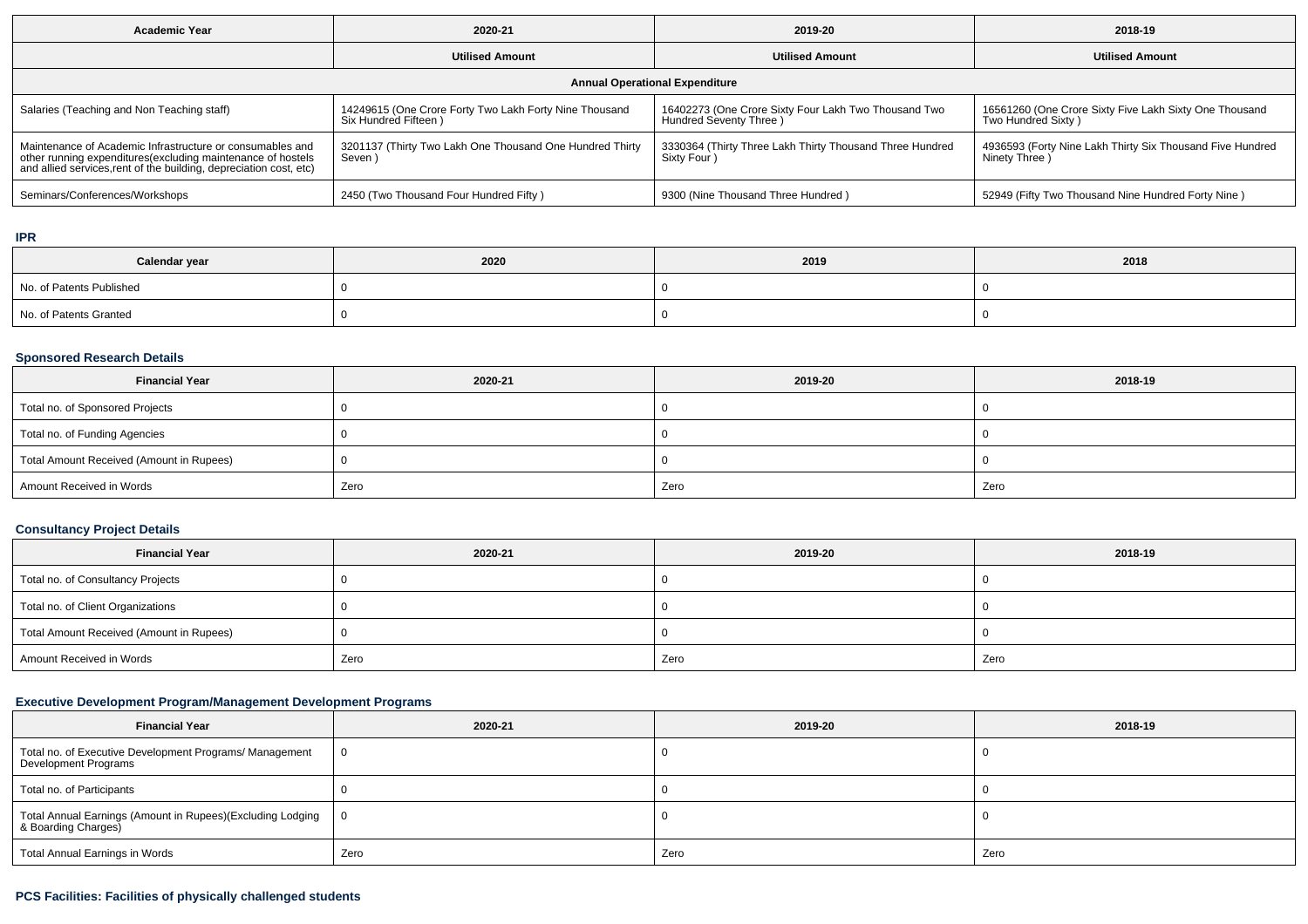| 1. Do your institution buildings have Lifts/Ramps?                                                                                                         | Not available |
|------------------------------------------------------------------------------------------------------------------------------------------------------------|---------------|
| 2. Do your institution have provision for walking aids, including wheelchairs and transportation from one building to another for<br>handicapped students? | No            |
| 3. Do your institution buildings have specially designed toilets for handicapped students?                                                                 | Not available |

### **Accreditation**

#### **NBA Accreditation**

| creditation: | <b>NIC</b> |  |  |  |  |
|--------------|------------|--|--|--|--|
|              |            |  |  |  |  |

### **NAAC Accreditation**

| 1. Does your institute have a valid NAAC Accreditation? | NO. |
|---------------------------------------------------------|-----|
|---------------------------------------------------------|-----|

### **Faculty Details**

| Srno           | Name                                | Age | Designation                                         | Gender | Qualification      | <b>Experience (In</b><br>Months) | <b>Currently working</b><br>with institution? | <b>Joining Date</b> | <b>Leaving Date</b>      | <b>Association type</b> |
|----------------|-------------------------------------|-----|-----------------------------------------------------|--------|--------------------|----------------------------------|-----------------------------------------------|---------------------|--------------------------|-------------------------|
|                | <b>ABDUL SAYEED</b><br><b>KHAN</b>  | 41  | Associate Professor                                 | Male   | M. Pharm           | 155                              | Yes                                           | 04-08-2008          | $\overline{\phantom{a}}$ | Regular                 |
| $\overline{2}$ | AMIYA RANJAN<br><b>PADHAN</b>       | 40  | <b>Assistant Professor</b>                          | Male   | M. Pharm           | 143                              | Yes                                           | 28-08-2009          | $\overline{\phantom{a}}$ | Regular                 |
| 3              | <b>ASHUTOSH</b><br>PADHAN           | 43  | Associate Professor                                 | Male   | M. Pharm           | 178                              | Yes                                           | 25-08-2006          | ÷.                       | Regular                 |
| $\overline{4}$ | <b>DILLIP KUMAR</b><br><b>GUPTA</b> | 34  | <b>Assistant Professor</b>                          | Male   | M. Pharm           | 130                              | Yes                                           | 07-09-2010          | $\sim$                   | Regular                 |
| 5              | <b>DOLLEY ROUT</b>                  | 39  | <b>Assistant Professor</b>                          | Female | M. Pharm           | 163                              | Yes                                           | 02-07-2010          | $\overline{\phantom{a}}$ | Regular                 |
| 6              | PRAMOD KUMAR<br><b>DEBTA</b>        | 47  | Lecturer                                            | Male   | <b>MBA</b>         | 153                              | Yes                                           | 01-10-2008          | $\overline{\phantom{a}}$ | Regular                 |
| $\overline{7}$ | <b>SUBODHA</b><br>CHANDRA SAHU      | 52  | Associate Professor                                 | Male   | M. Pharm           | 273                              | Yes                                           | 13-10-1998          | н.                       | Regular                 |
| 8              | <b>SUMANTA SAHU</b>                 | 46  | <b>Assistant Professor</b>                          | Male   | M. Pharm           | 67                               | Yes                                           | 01-12-2015          | $\sim$                   | Regular                 |
| 9              | <b>ABINASH KUMAR</b><br>SAHU        | 43  | Associate Professor                                 | Male   | M. Pharm           | 172                              | Yes                                           | 05-03-2007          | $\sim$                   | Regular                 |
| 10             | <b>ANSHUMAN</b><br>PANIGRAHI        | 29  | <b>Assistant Professor</b>                          | Male   | Master of Pharmacy | 47                               | Yes                                           | 04-08-2018          | $\overline{a}$           | Regular                 |
| 11             | ARNABADITYA<br><b>MOHANTY</b>       | 47  | Dean / Principal /<br>Director / Vice<br>Chancellor | Male   | Ph.D               | 264                              | Yes                                           | 05-01-2012          | $\overline{\phantom{a}}$ | Regular                 |
| 12             | <b>ASHUTOSH</b><br><b>MEHER</b>     | 44  | Associate Professor                                 | Male   | M. Pharm           | 143                              | Yes                                           | 20-08-2009          | $\ddot{\phantom{a}}$     | Regular                 |
| 13             | <b>ASIT KUMAR</b><br>PRADHAN        | 30  | <b>Assistant Professor</b>                          | Male   | Master of Pharmacy | 6                                | Yes                                           | 20-01-2021          | $\overline{\phantom{a}}$ | Regular                 |
| 14             | CHHAYAKANTA<br><b>PANDA</b>         | 40  | Professor                                           | Male   | Ph.D               | 159                              | Yes                                           | 02-12-2014          | $\overline{\phantom{a}}$ | Regular                 |
| 15             | Damodar Padhan                      | 35  | <b>Assistant Professor</b>                          | Male   | M. Pharm           | 47                               | Yes                                           | 23-03-2018          |                          | Regular                 |